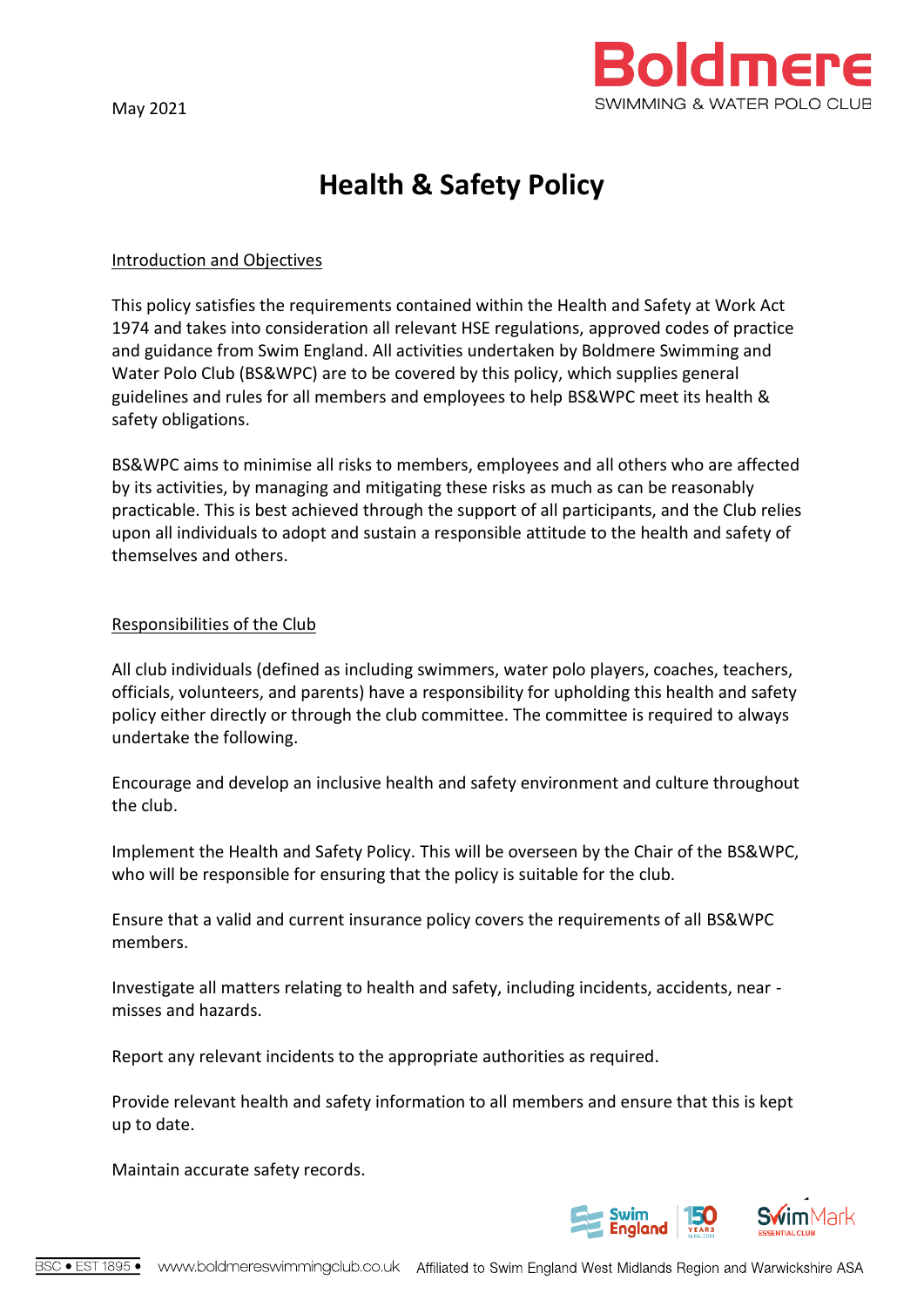May 2021



Risk assess club activities and update these as required, with regular reviews of these to be conducted to continually reduce existing risk levels wherever possible. Risk assessments will be reviewed by the Head Coach, approved by the committee, and made available to all members.

## Responsibilities of the Coaching and Teaching Team

All pool based and land training activities will be undertaken by appropriately qualified coaches or teachers, who will have been trained and have demonstrated competency to such undertake tasks on behalf of the club. They will be responsible for ensuring the health and safety of all participants of the activity under their control, and have a duty of care to protect and ensure the wellbeing of each individuals health and safety as far as is practicable and reasonable. Should there be any breaches of health and safety, particularly those which have already been defined within an existing risk assessment they will take the necessary appropriate action to remedy the breach or cease the activity and resolve this through the appropriate channels.

Coaches and teachers will be fully aware of the procedures for reporting accidents and incidents, and be fully aware of normal operating procedures (NOP) and emergency action plans (EAP) for each of the facilities where activities are undertaken.

Coaches and teachers will be fully aware of any specific individual needs that may be required for individual participants, facilitating these wherever this is reasonable to do so.

## Responsibilities of all individuals

Every individual is responsible for the health, safety and wellbeing of themselves and others when they are involved in any club activity, and therefore must conduct themselves at all times in a manner which is responsible, safe, and socially acceptable. It is important that all individuals promote safety through observation of rules, regulations, risk assessments and legislation which is applicable to the club and also the facilities used by the club.

Incidents where unsafe or unacceptable behaviour has occurred will be investigated by the club, and failure to comply with health and safety requirements could lead to disciplinary measures being undertaken by the club in line with the current disciplinary policy in force at the time.